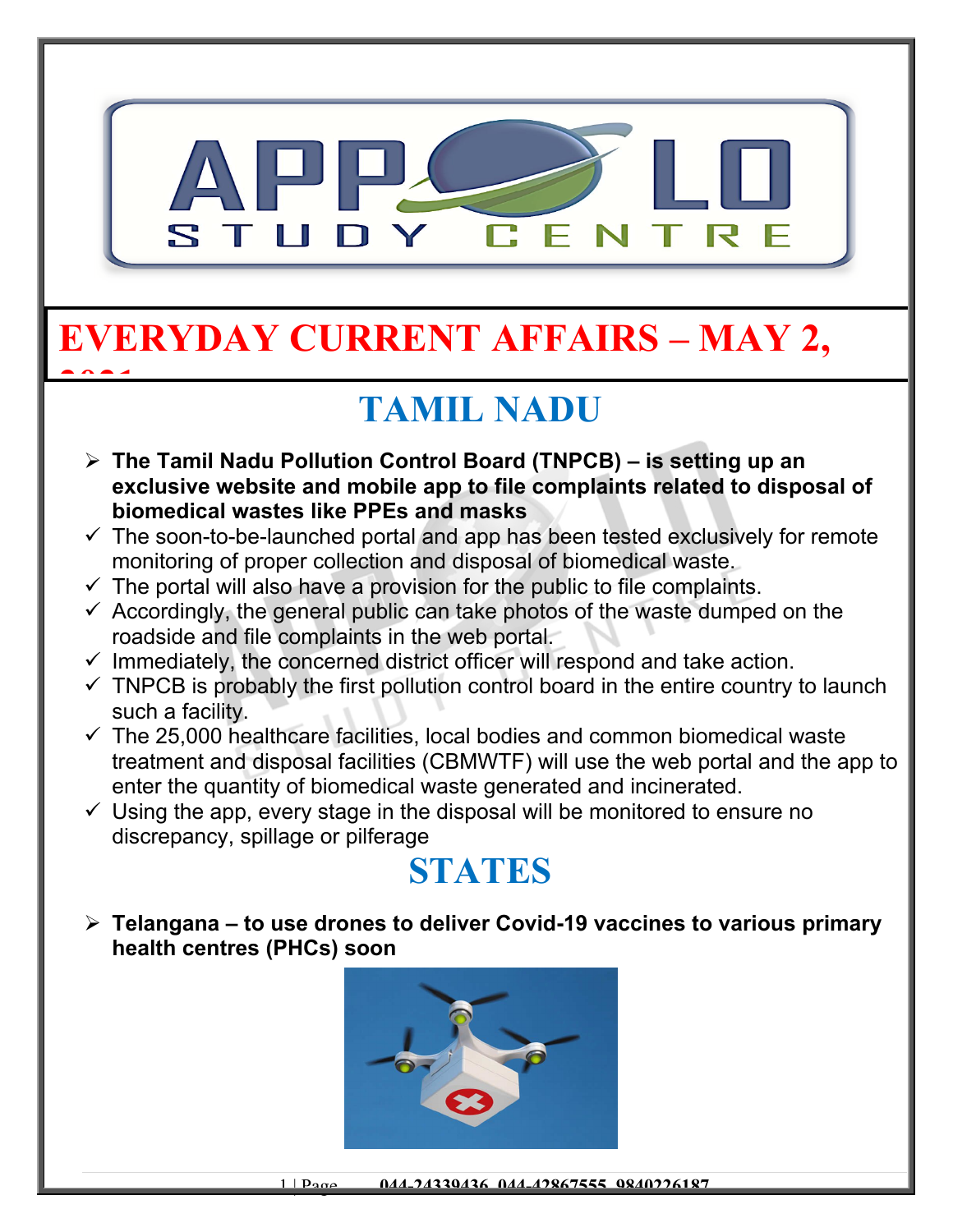- $\checkmark$  The move is part of a project that could pave the way for more use of technology in healthcare delivery to remote areas
- $\checkmark$  In this regard, the state government had received a one-year conditional exemption for the state's 'Medicine from the Sky (MFTS)' project from the ministry of civil aviation for conducting experimental delivery within visual range.
- $\checkmark$  The trials are expected to begin in early May with eight startups flying drones from the Vikarabad Area hospital grounds to pre-selected targets within visual range.
- $\checkmark$  The eight selected startups would be divided into four batches of two each
- $\checkmark$  Each batch would perform the sorties for six days to complete the 24-day trial.
- $\checkmark$  Further, before starting the programme, a week-long 'recce' will be conducted onground to all the startups
- $\checkmark$  Each drone would carry a combination of dummy vials and regular vaccines during the course of the trials and the performance would be recorded in detail.

#### **NATIONAL**

 **On May 1, Prime Minister Narendra Modi - visited the 17th century Gurdwara Sis Ganj Sahib in Delhi on the 400th birth anniversary of Guru Teg Bahadur and offered prayers**



- $\checkmark$  Gurdwara Sis Ganj Sahib was built by Sikhs at the site where the ninth guru was beheaded by the Mughals in 1675.
- $\checkmark$  The Centre has planned year-long activities to mark the 400th Prakash Parb (birth anniversary) of the 9th Sikh Guru.
- $\checkmark$  On the death anniversary of Guru Tegh Bahadur in December last year, PM Modi had visited Gurdwara Rakabganj and paid tributes as well.
- $\checkmark$  In view of the coronavirus crisis, the Punjab government will celebrate the 400th birth anniversary of the ninth Sikh Guru Tegh Bahadur from April 28 virtually, as announced by Punjab CM Captain Amarinder Singh
- $\checkmark$  People were requested to pray for the welfare of all from their homes on "Guru" Purab" on May 1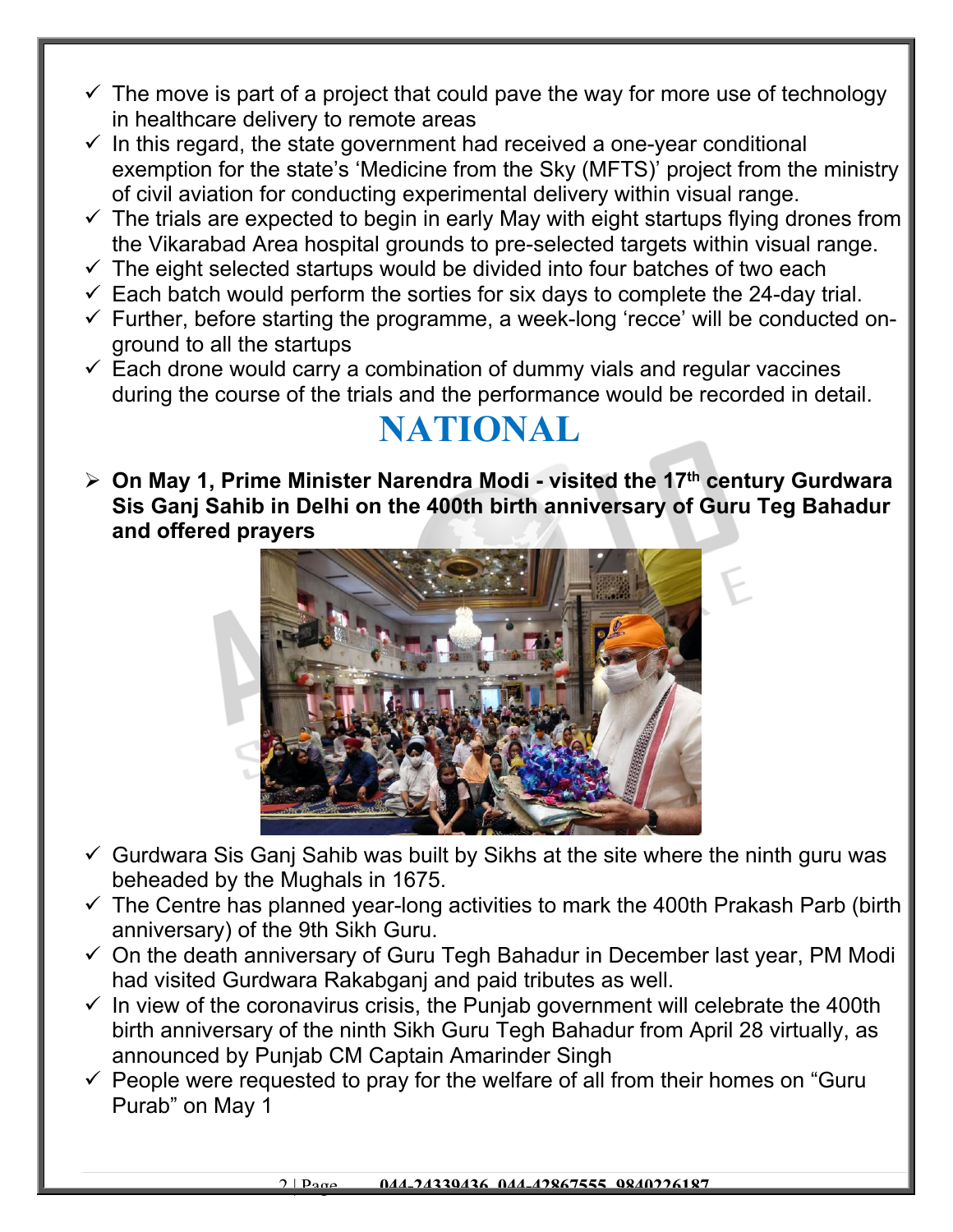- **The Ministry of Road Transport has introduced an option of nomination of successor to the vehicle owners during registration or by updating details**
- $\checkmark$  The move is expected to solve the issues faced by people while trying to transfer ownership in case of death of the original buyer.
- $\checkmark$  The road transport ministry has notified the changes in the Motor Vehicle Rules providing this option for nomination
- $\checkmark$  The owner can put the name of the nominee while applying for registration and can also add it later through an online application.
- $\checkmark$  Currently, transfer of vehicle in case of the original owner's death is a cumbersome process and not uniform across the country.
- $\checkmark$  At present, the nominee has to submit the necessary documents such as death certificate, registration certificate and his proof within 30 days with the registering authority.
- **The first lot of 1.5 lakh doses of Russian Covid-19 vaccine, Sputnik V reached Hyderabad from Russia on May 1**



- $\checkmark$  The consignment will be delivered to Dr Reddy's Laboratories, which has tied up with the Russian Direct Investment Fund (RDIF) to produce Sputnik V in India.
- $\checkmark$  The vaccines are needed to be tested now, unless exempted, which might take another two weeks for rollout
- $\checkmark$  The testing must be done at the Central Drugs Laboratory at Kasauli in Himachal Pradesh.
- $\checkmark$  Another 30 lakh doses of the vaccine are due to arrive in India later this month.
- $\checkmark$  Sputnik V is the third vaccine approved in India after Covishield and Covaxin, the indigenous vaccine manufactured by Bharat Biotech.
- $\checkmark$  The vaccine was developed by Gamaleya National Research Institute of Epidemiology and Microbiology in Russia
- $\checkmark$  On April 12, the vaccine was accorded regulatory approval by the Drugs Controller General of India (DCGI) for restricted emergency use.
- $\checkmark$  Sputnik V can be stored at a temperature range of 2 to 8 degrees Celsius, the same as Covishield and Covaxin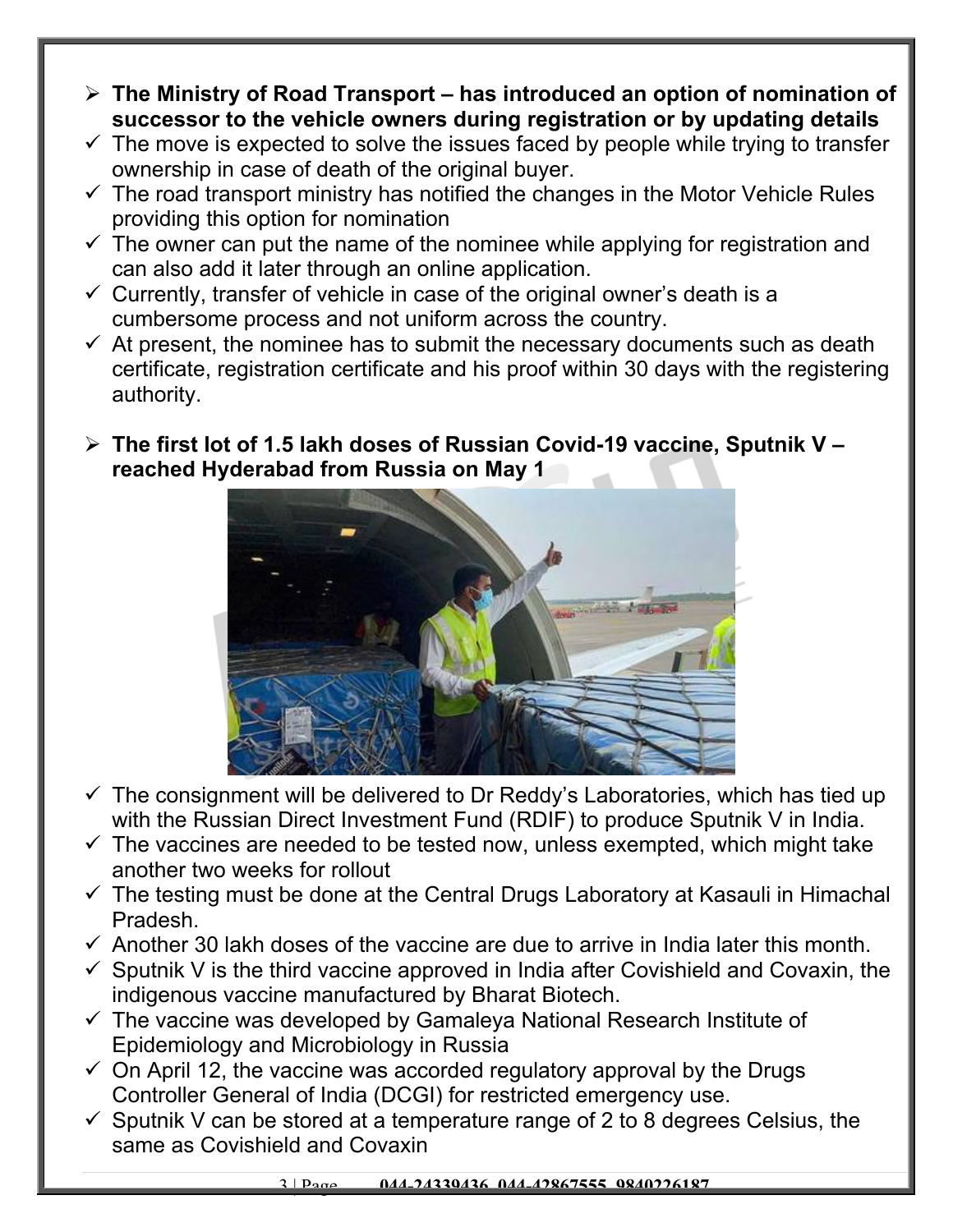- $\checkmark$  The vaccine is administered in two doses at 21 days apart
- $\checkmark$  Like Covishield developed by Oxford University and AstraZeneca, Sputnik V is also based on human adenoviral vectors.
- $\checkmark$  In August 2020, the Russian President Vladimir Putin announced Sputnik V as the "world's first Covid-19 vaccine".

## **ECONOMY**

 **The GST collections in April – touched a record high of over ₹1.41 lakh crore, after crossing the ₹1 lakh crore mark for the seventh month in a row** 



Monthly gross GST revenues during the October'20 to Mar'20 and April'2021

- $\checkmark$  The goods and services tax (GST) collections, which directly reflect the state of economic activity, are 14% higher in April than ₹1.23 lakh crore collected in March.
- $\checkmark$  In April last year, the revenue had dropped to a record low of ₹32,172 crore, after the government imposed a nationwide lockdown to curb the spread of coronavirus.
- $\checkmark$  As economic activity opened up, GST collections started crossing the ₹1 lakh crore mark since October last year.
- $\checkmark$  The gross GST revenue collected in the month of April 2021 is at a record high of ₹1,41,384 crore
- This includes CGST ₹27,837 crore, SGST ₹35,621 crore, IGST ₹68,481 crore and cess ₹9,445 crore
- $\checkmark$  The cess collections include ₹981 crore collected on import of goods.
- $\checkmark$  The IGST includes ₹29,599 crore collected on import of goods.
- $\checkmark$  During April, revenues from domestic transaction (including import of services) are 21% higher than in March.

### **SPORTS**

4 | Page **044-24339436, 044-42867555, 9840226187**